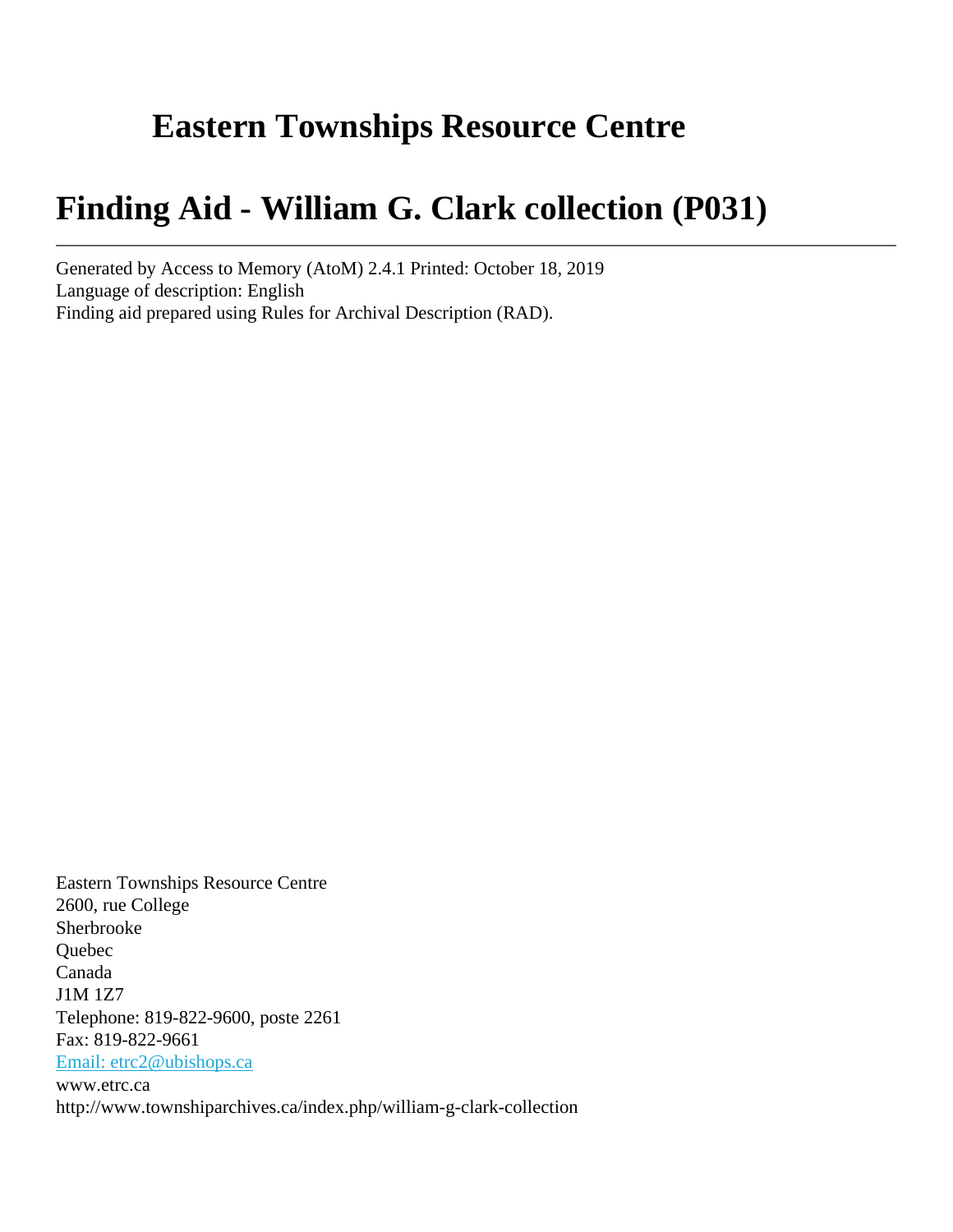# **Table of contents**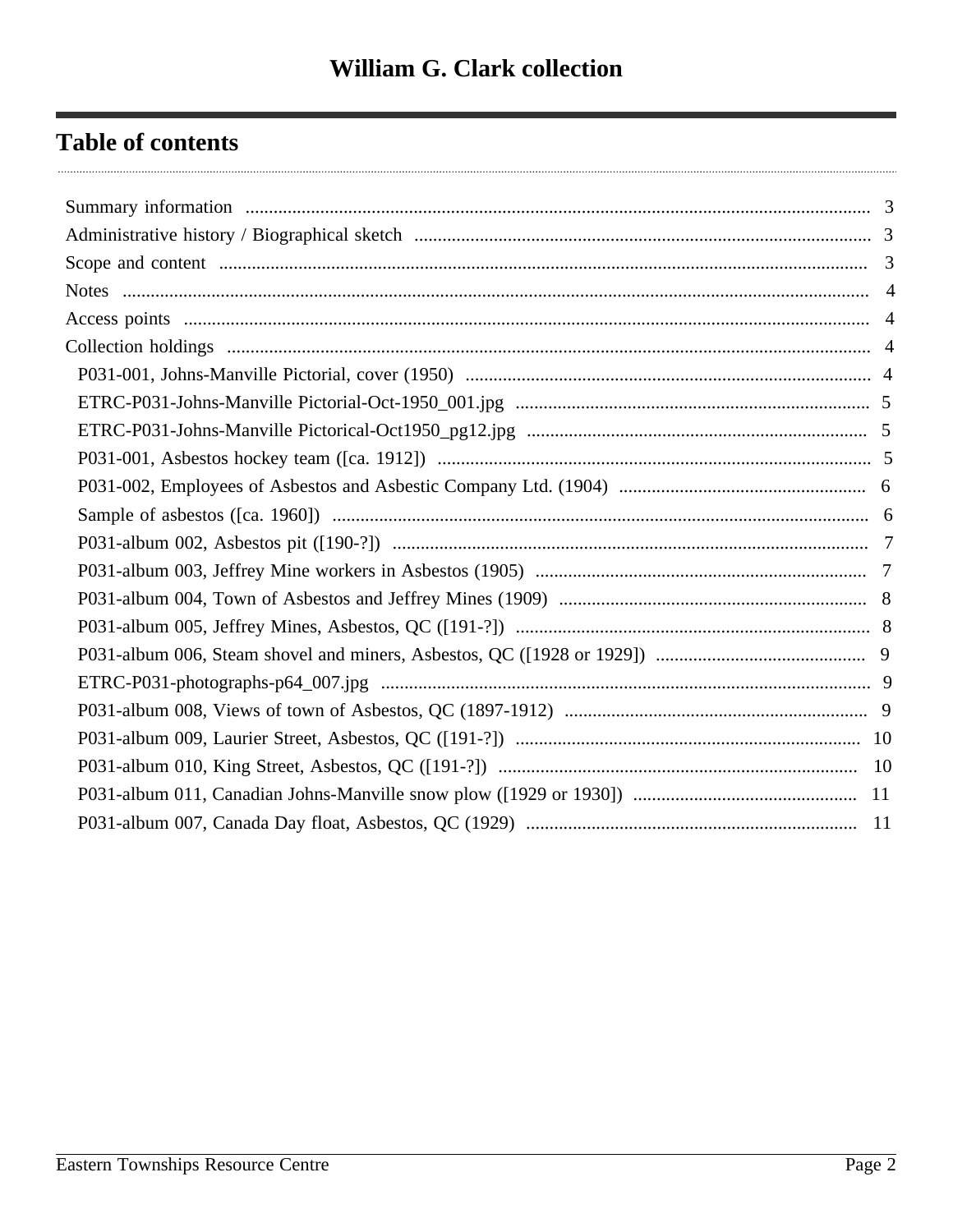|  | ×<br>۰, |  |
|--|---------|--|

| <b>Repository:</b>           | <b>Eastern Townships Resource Centre</b>                                                 |  |  |
|------------------------------|------------------------------------------------------------------------------------------|--|--|
| <b>Title:</b>                | William G. Clark collection                                                              |  |  |
| ID:                          | P <sub>0</sub> 31                                                                        |  |  |
| Date:                        | $[1897?]$ -2003 (date of creation)                                                       |  |  |
| <b>Physical description:</b> | 0.50 m of textual records. - 277 photographs. - 15 postcards. - 1<br>architectural plan. |  |  |
| Note [generalNote]:          | Title based on contents of collection.<br>The documents are in English and in French.    |  |  |

### <span id="page-2-0"></span>**Summary information**

## <span id="page-2-1"></span>**Administrative history / Biographical sketch**

#### **Note**

William G. Clark was born in Aberdeen, Scotland on 29 October 1902. His family immigrated to Melbourne, Quebec in 1907 and then moved to Asbestos in 1908. He went to school in Asbestos and Richmond and began work with the Canadian Johns-Manville Corporation in 1922 as an apprentice in the machine shop. He remained with Johns-Manville until his retirement in 1967 and he died in Richmond on 17 August 1999. Over the years, William G. Clark collected printed material and many photographs on the history of the Asbestos region.

#### <span id="page-2-2"></span>**Scope and content**

The collection contains source material on the history of the Asbestos region and on the development of the asbestos industry in the 19th and 20th centuries; it is also a source of information on the Johns-Manville Corporation, the life of William G. Clark, and includes an architectural sketch of the St. Andrew's Presbyterian Church in Asbestos from 1945. Among the materials are memoirs written by William G. Clark on his life and the town of Asbestos. The collection is comprised of the following series: Le Citoyen Historical Sections (1971-1980), Periodicals (The Asbestos Producer and Johns-Manville News Pictorial) (1948-1976), Photographs ([1897?]-1981), Miscellaneous Documents (1940-1971), and William G. Clark ([197-?]-2003).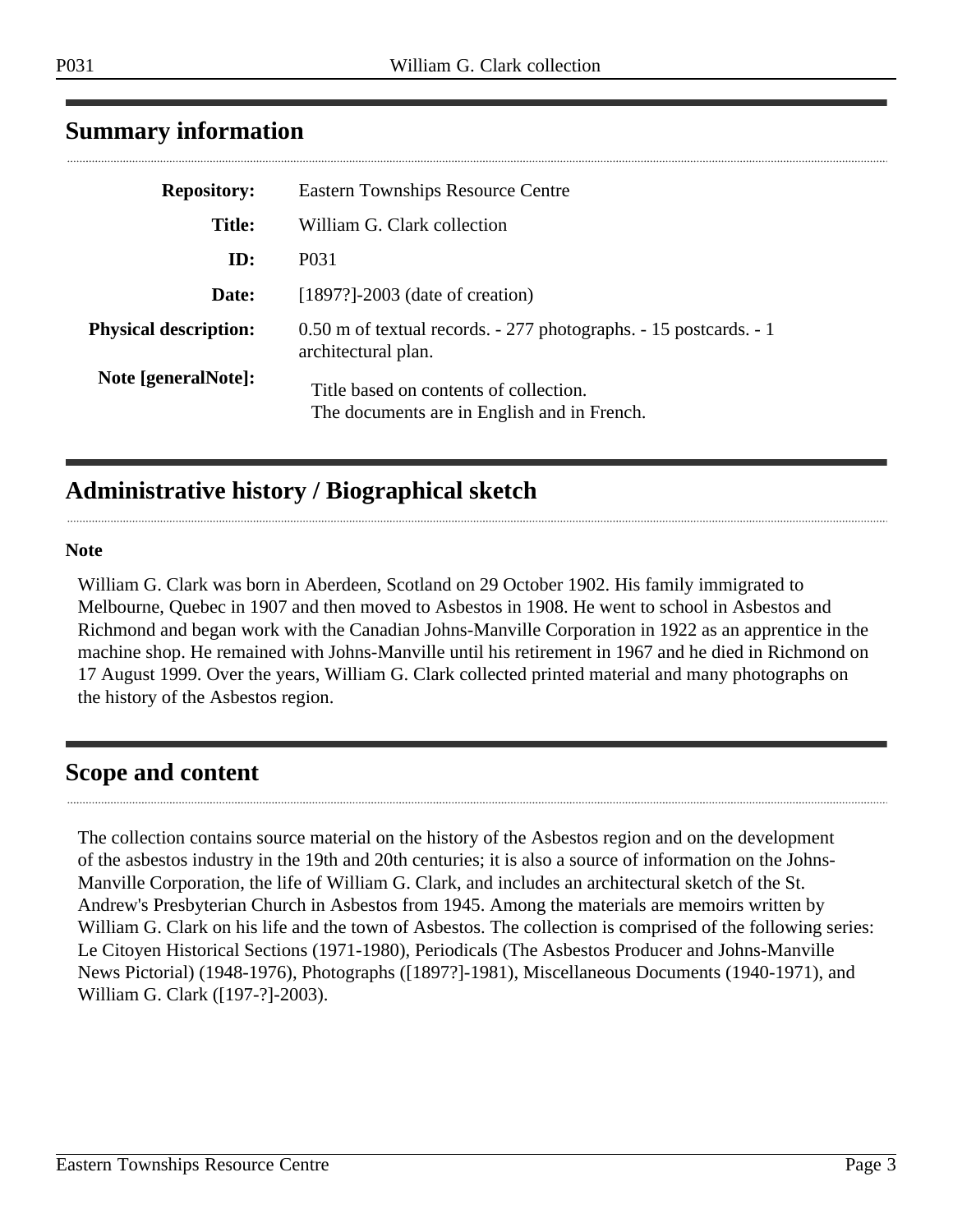### <span id="page-3-0"></span>**Notes**

#### **Title notes**

• **Source of title proper**:

#### **Immediate source of acquisition**

The documents were donated in 1986 by William G. Clark. Additional documents were donated in 2016 and in 2018 by John Millen.

#### **Location of originals**

Negatives: 97-2 to 97-04.

#### **Accruals**

No further accruals are expected.

#### **Other notes**

• **Publication status**: Published

#### <span id="page-3-1"></span>**Access points**

- Textual record (documentary form)
- Graphic material (documentary form)
- Industries (subject)
- Asbestos (Quebec) (place)

## <span id="page-3-2"></span>**Collection holdings**

#### <span id="page-3-3"></span>**Part: P031-001 - Johns-Manville Pictorial, cover**

Title: Johns-Manville Pictorial, cover

ID: P031-001

Date: 1950 (date of creation)

Scope and content: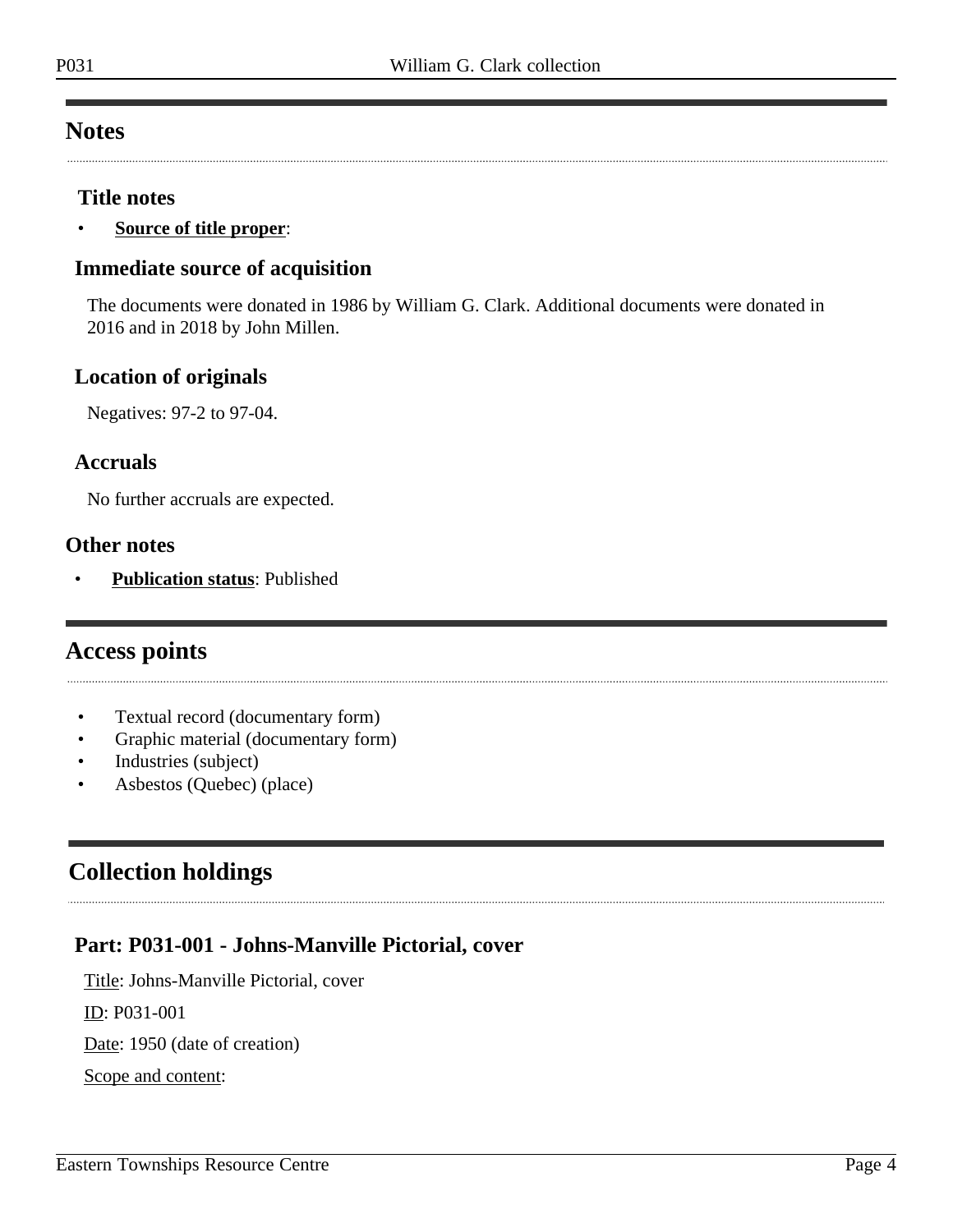Item is the cover of the Johns-Manville Pictorial News from October 1950, an issue that profiled the company in Asbestos, Quebec.

Physical description: 1 textual record.

Language of the material:

English

French

#### Publication status:

Published

Access points:

- Industries (subject)
- Labour (subject)
- Asbestos (Quebec) (place)

### <span id="page-4-0"></span>**Part: ETRC-P031-Johns-Manville Pictorial-Oct-1950\_001.jpg**

Title: ETRC-P031-Johns-Manville Pictorial-Oct-1950\_001.jpg

Publication status:

Published

### <span id="page-4-1"></span>**Part: ETRC-P031-Johns-Manville Pictorical-Oct1950\_pg12.jpg**

Title: ETRC-P031-Johns-Manville Pictorical-Oct1950\_pg12.jpg

Publication status:

Published

### <span id="page-4-2"></span>**Part: P031-001 - Asbestos hockey team**

Title: Asbestos hockey team ID: P031-001 Date: [ca. 1912] (date of creation) Scope and content: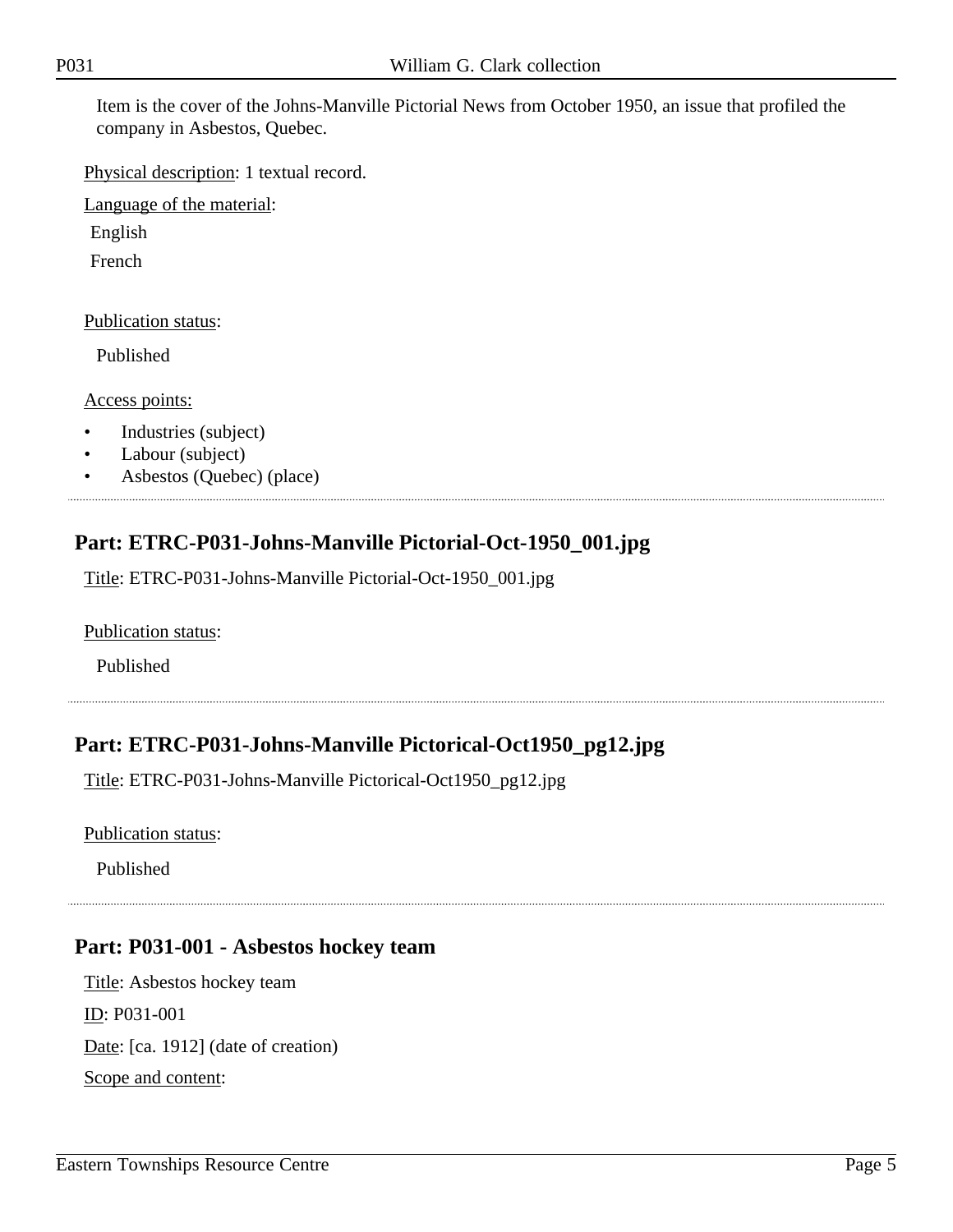Item is photograph of the Asbestos Hockey Team, Asbestos hockey team, ca. 1912. Front row, L-R: Joseph McCabe, Gordon Clark, Archie Fales. Second row, L-R: Unknown, Jack MacLeod, Unknown, Charlie Stata, Harry Gifford, Harry Wilson, Unknown, Louis Dunsmore.

Physical description: 1 photograph: b&w.

Publication status:

Published

#### Access points:

- Sports, recreation and leisure (subject)
- Asbestos (Quebec) (place)

### <span id="page-5-0"></span>**Part: P031-002 - Employees of Asbestos and Asbestic Company Ltd.**

Title: Employees of Asbestos and Asbestic Company Ltd.

ID: P031-002

Date: 1904 (date of creation)

Scope and content:

Item is a photograph of employees of the Asbestos and Asbestic Company Ltd., Asbestos, 1904. Included in the photo are: (front, L-R): Gordon Clark, Ted Walsh, Regis Leprise, George Smith, Tom Lefebvre, Unknown, Unknown, Harry Williams (General Superintendent). (second row, L-R): M. Lizotte, David Roy, Unknown, Pierre Champagne, Omar Champoux, James Clark (foreman), Lizotte, Unknown, Johnny Morris, Wilbrod Boisclair. Back: Ed Boucher.

Physical description: 1 photograph: b&w.

Publication status:

Published

Access points:

- Industries (subject)
- Asbestos (Quebec) (place)

#### <span id="page-5-1"></span>**Part: Sample of asbestos**

Title: Sample of asbestos

Date: [ca. 1960] (date of creation)

#### Publication status: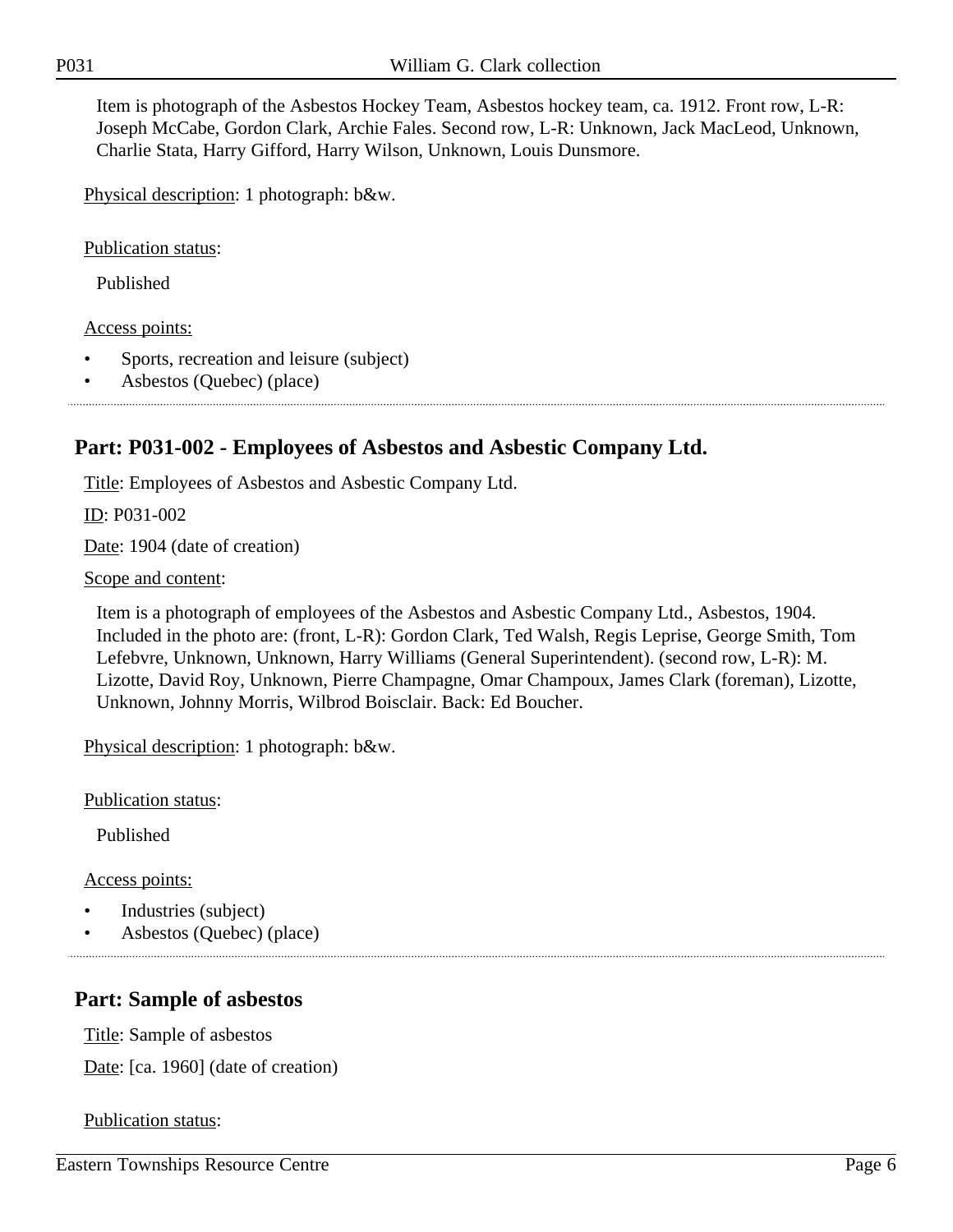Published

### <span id="page-6-0"></span>**Part: P031-album 002 - Asbestos pit**

Title: Asbestos pit

ID: P031-album 002

Date: [190-?] (date of creation)

Scope and content:

Item is a photograph showing part of the pit at the mines in Asbestos around 1910.

Physical description: 1 photograph: b&w.

Alternative form available:

Item also available in digital format.

Publication status:

Published

Access points:

• Asbestos (Quebec) (place)

### <span id="page-6-1"></span>**Part: P031-album 003 - Jeffrey Mine workers in Asbestos**

Title: Jeffrey Mine workers in Asbestos

ID: P031-album 003

Date: 1905 (date of creation)

Scope and content:

Item is a photograph showing miners at the Jeffrey Mines in Asbestos around 1905.

Physical description: 1 photograph. b&w.

Alternative form available:

Item also available in digital format.

Publication status:

Published

Access points:

Eastern Townships Resource Centre Page 7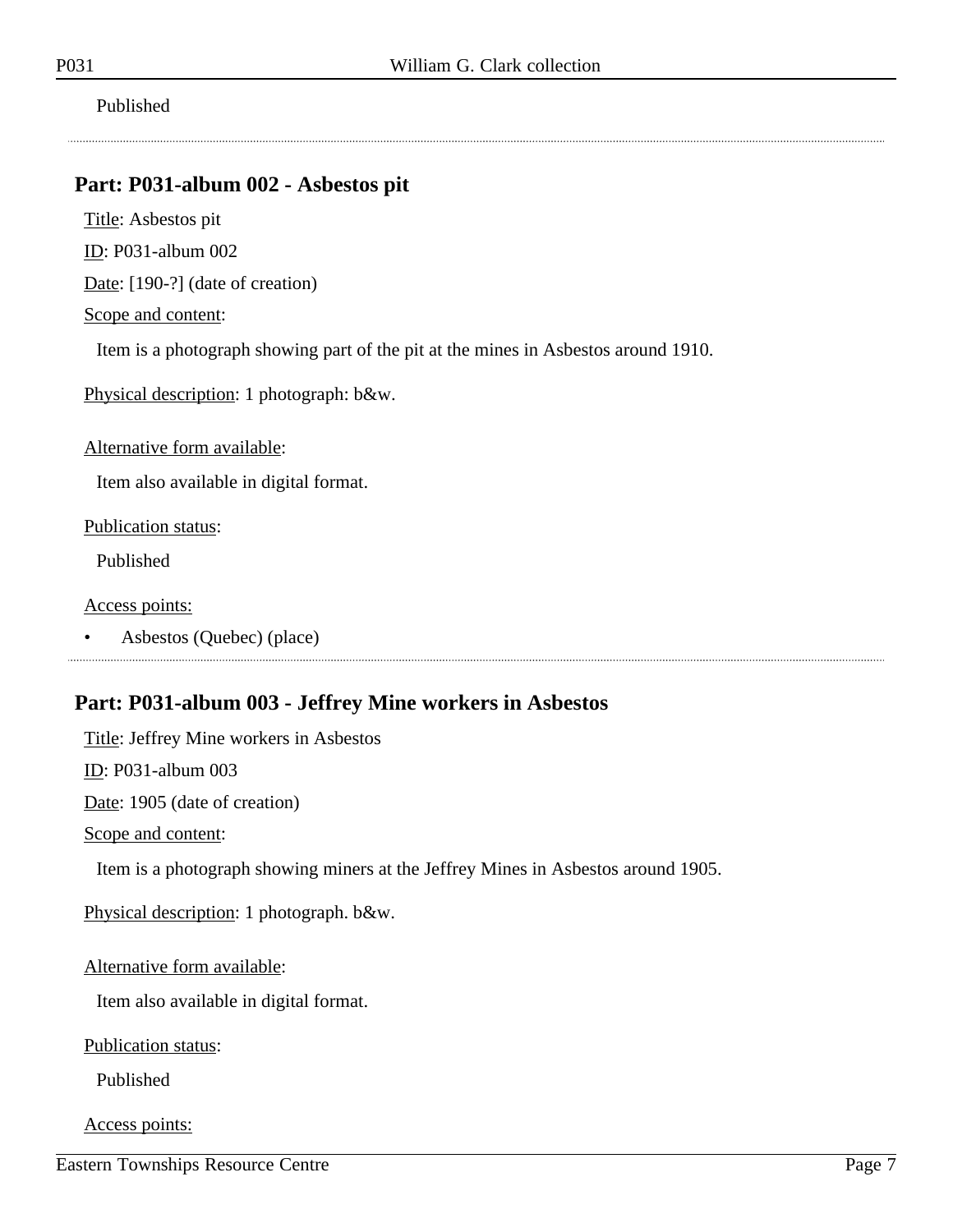• Asbestos (Quebec) (place)

#### <span id="page-7-0"></span>**Part: P031-album 004 - Town of Asbestos and Jeffrey Mines**

Title: Town of Asbestos and Jeffrey Mines

ID: P031-album 004

Date: 1909 (date of creation)

Scope and content:

Item is a photograph showing the town of Asbestos with a view of Jeffery Mines in 1909.

Physical description: 1 photograph: b&w.

Alternative form available:

Item also available in digital format.

Publication status:

Published

Access points:

• Asbestos (Quebec) (place)

#### <span id="page-7-1"></span>**Part: P031-album 005 - Jeffrey Mines, Asbestos, QC**

Title: Jeffrey Mines, Asbestos, QC

ID: P031-album 005

Date: [191-?] (date of creation)

Scope and content:

Item is a photograph of Jeffrey Mines asbestos pit in Asbestos around the 1910s.

Physical description: 1 photograph: b&w.

Alternative form available:

Item also available in digital format.

Publication status:

Published

Access points:

..............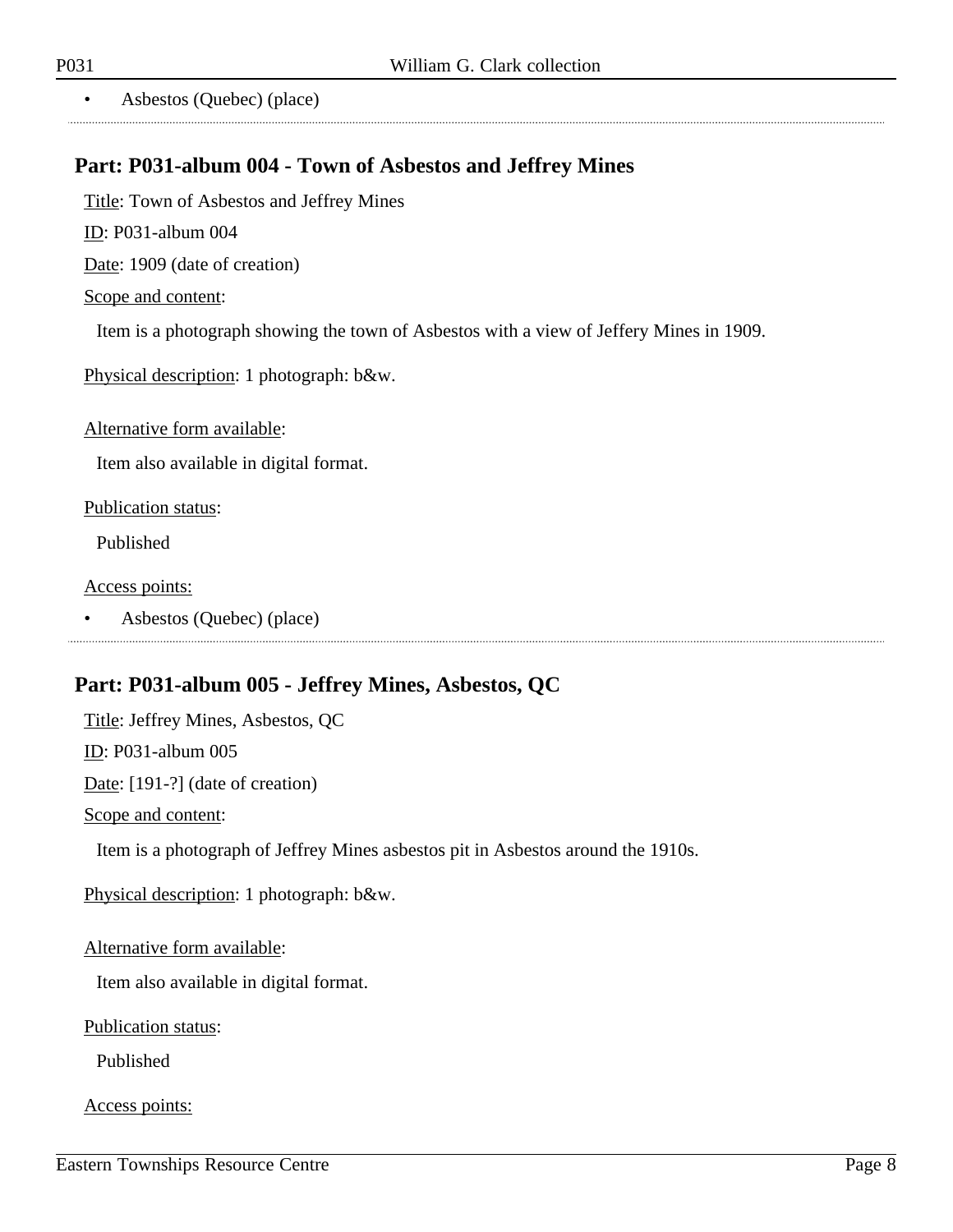• Asbestos (Quebec) (place)

### <span id="page-8-0"></span>**Part: P031-album 006 - Steam shovel and miners, Asbestos, QC**

Title: Steam shovel and miners, Asbestos, QC

ID: P031-album 006

Date: [1928 or 1929] (date of creation)

#### Scope and content:

Item is a photograph showing a steam shovel and miners, including one identified as Tharé Connolly, Johns-Manville mine in Asbestos in 1928 or 1929.

Physical description: 1 photograph: b&w.

Alternative form available:

Item also available in digital format.

Publication status:

Published

Access points:

• Asbestos (Quebec) (place)

#### <span id="page-8-1"></span>**Part: ETRC-P031-photographs-p64\_007.jpg**

Title: ETRC-P031-photographs-p64\_007.jpg

Publication status:

Published

#### <span id="page-8-2"></span>**Part: P031-album 008 - Views of town of Asbestos, QC**

Title: Views of town of Asbestos, QC

ID: P031-album 008

Date: 1897-1912 (date of creation)

Scope and content:

Part is an album page of five photographs showing a view of the town of Asbestos from 1897 to 1912.

Physical description: 5 photographs: b&w.

..............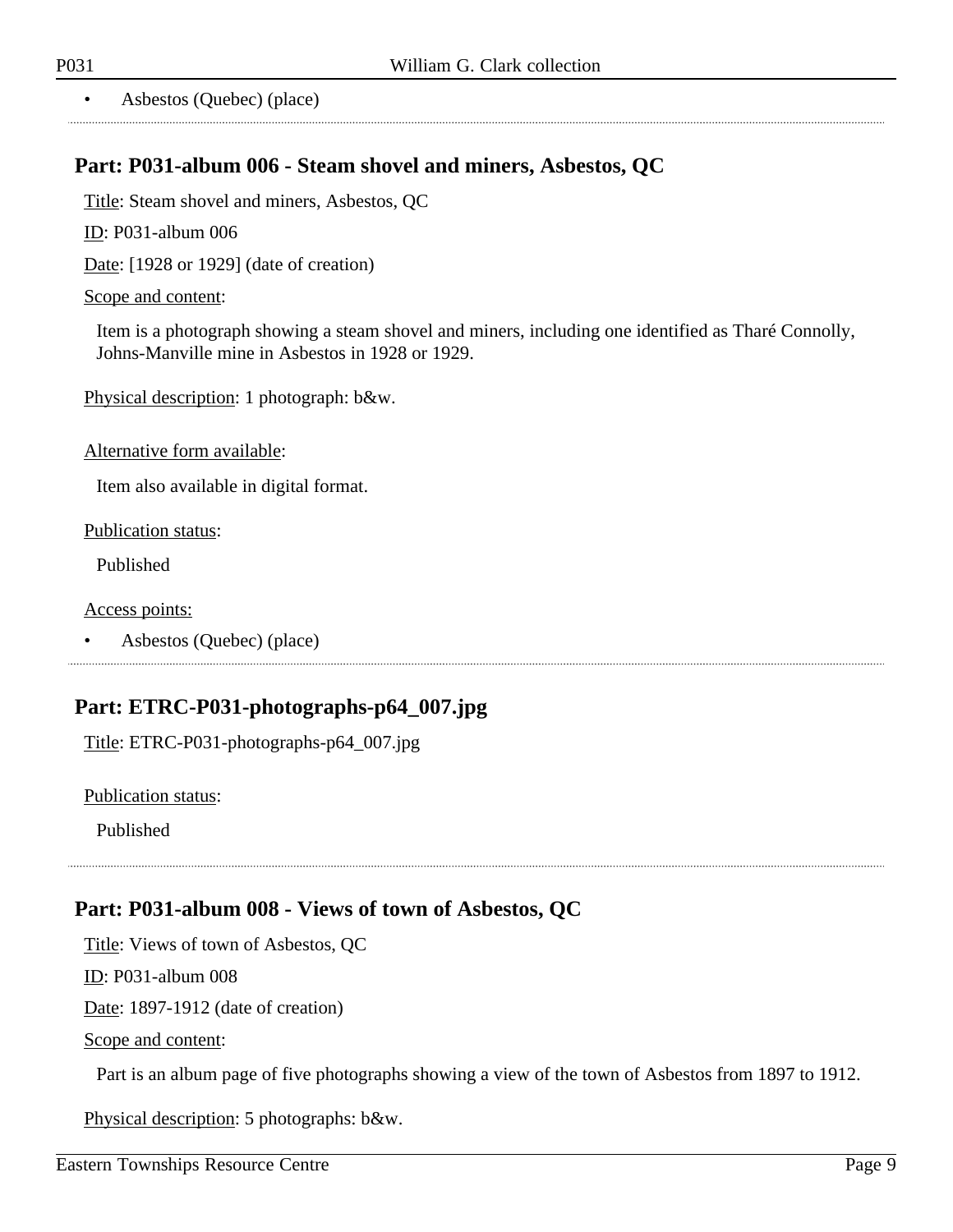Alternative form available:

Photographs also available in digital format.

Publication status:

Published

Access points:

• Asbestos (Quebec) (place)

#### <span id="page-9-0"></span>**Part: P031-album 009 - Laurier Street, Asbestos, QC**

Title: Laurier Street, Asbestos, QC

ID: P031-album 009

Date: [191-?] (date of creation)

Scope and content:

Item is a postcard showing a view of Laurier Street in Asbestos around the 1910s.

Physical description: 1 postcard.

Language of the material:

English

French

Alternative form available:

Item also available in digital format.

Publication status:

Published

Access points:

• Asbestos (Quebec) (place) 

#### <span id="page-9-1"></span>**Part: P031-album 010 - King Street, Asbestos, QC**

Title: King Street, Asbestos, QC ID: P031-album 010 Date: [191-?] (date of creation) Scope and content: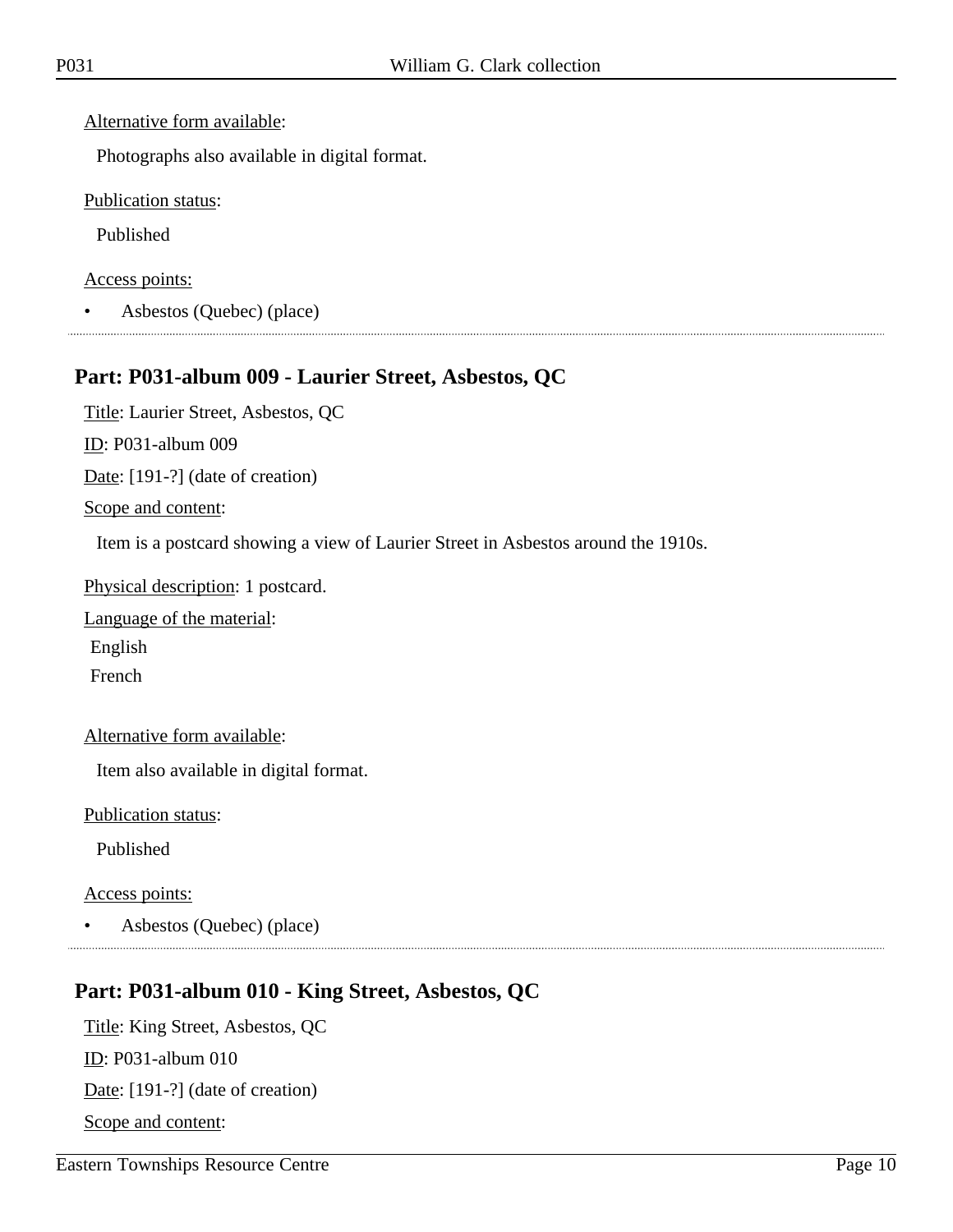Item is a postcard showing King Street in Asbestos around the 1910s by photograph V. Dubois.

Physical description: 1 postcard: b&w.

Language of the material:

English

French

Alternative form available:

Item also available in digital format.

Publication status:

Published

Access points:

• Asbestos (Quebec) (place)

### <span id="page-10-0"></span>**Part: P031-album 011 - Canadian Johns-Manville snow plow**

Title: Canadian Johns-Manville snow plow

ID: P031-album 011

Date: [1929 or 1930] (date of creation)

Scope and content:

Item is a photograph of a snow plow owned by Canadian Johns-Manville at Asbestos in 1929 or 1930.

Physical description: 1 photograph: b&w.

Alternative form available:

Item also available in digital format.

Publication status:

Published

Access points:

• Asbestos (Quebec) (place)

### <span id="page-10-1"></span>**Part: P031-album 007 - Canada Day float, Asbestos, QC**

Title: Canada Day float, Asbestos, QC